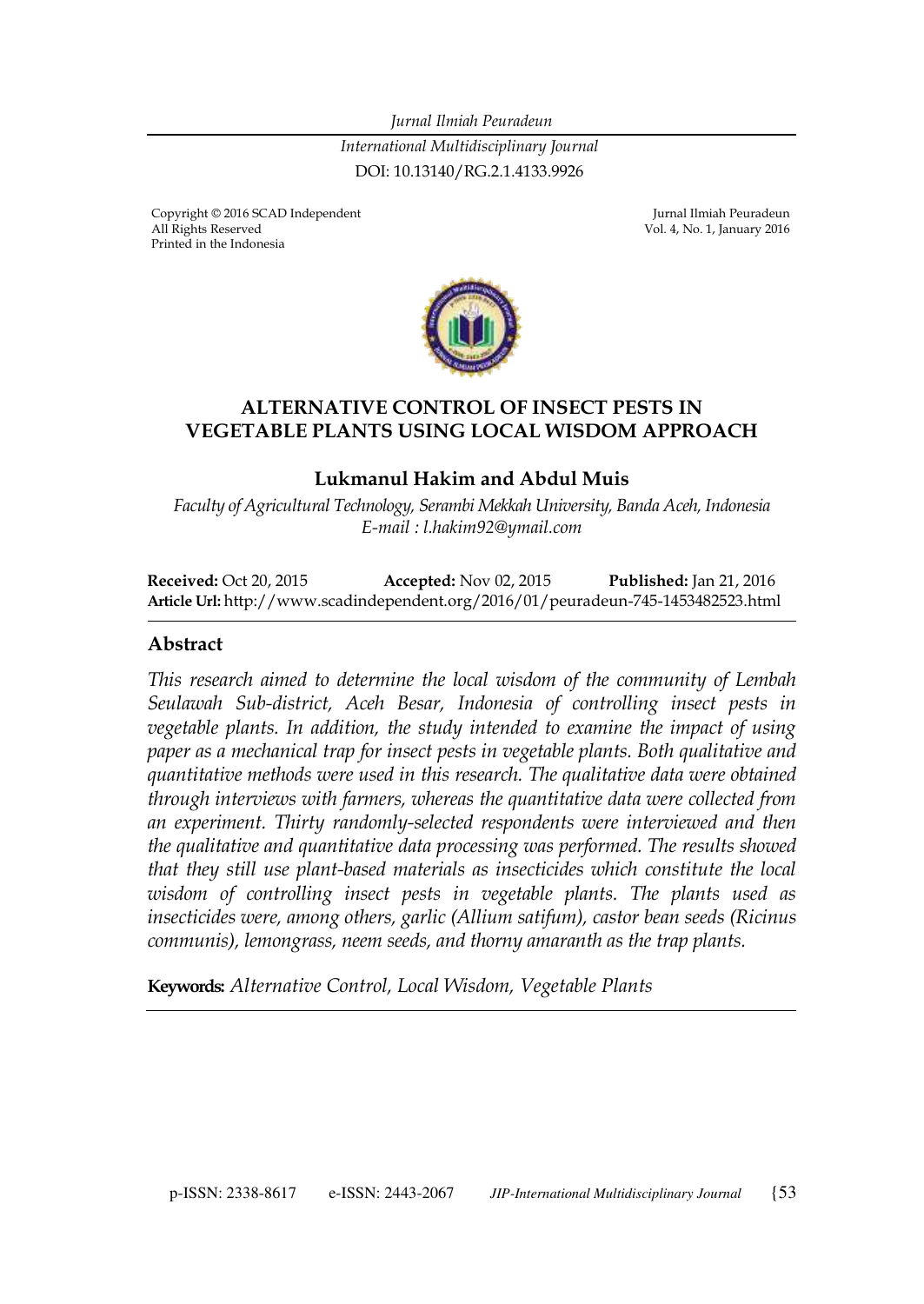*Vol. 4, No. 1, January 2016 e-ISSN: 2443-2067*

### **A. Introduction**

Insects are a dominant group of animals which constitutes 80% of all animals existing on earth (Borror DJ. CA Triplehorn, NF Johnson, 1996: 76). Therefore, it is very reasonable that insects are highly successful in their survival which involves interaction with plants and human beings. One advantage of insects over other animals is their great reproduction ability (Oka Ida Nyoman 1993:134). Insects live in an agricultural ecosystem continuously because it enables them to obtain sufficient food.

Untung Kasumbogo (1984: 28) stated that an ecosystem is a system formed by a dynamic interaction between abiotic and biotic components. An ecosystem is defined as a complex and interactive unit comprising all organisms living in a certain area and in the entire physical environment.

Based on the above-mentioned definition of the life system, we should focus the analysis on the mutual relationship among the organisms living in an ecosystem in order to be able to manage insect pests (Untung Kasumbogo, 1993: 79). Human beings have a bigger role than other living organisms, thus they tend to overuse their authority, primarily in their effort to maintain the balance of an ecosystem. An ecosystem's balance is highly determined by the interaction between one system and the others. Insects are a source of food of other animals but they also are dependent on plants for food. As a result, insects may turn into pests for plants when their populations soar. To control the insect population, wise control strategies are required in order to maintain a sustainable ecosystem (Oka Ida Nyoman, 1993:135).

The local wisdom approach to insect pest control is still relevant up to now because it can wisely address the changes taking place in an agricultural ecosystem. Local wisdom is the culture of a community that has long been carried out and handed down from one generation to another. However, this tradition almost disappears from the people's lives in this era of advanced technology leading to practical reasoning. Law Number 23 Year 1997 Article 1 Clause 2 on Environment stipulates that environment management is an integrated effort to preserve the environmental functions encompassing organizational policies, utilization, development, maintenance, recovery, monitoring and control. This integrated effort involves land-using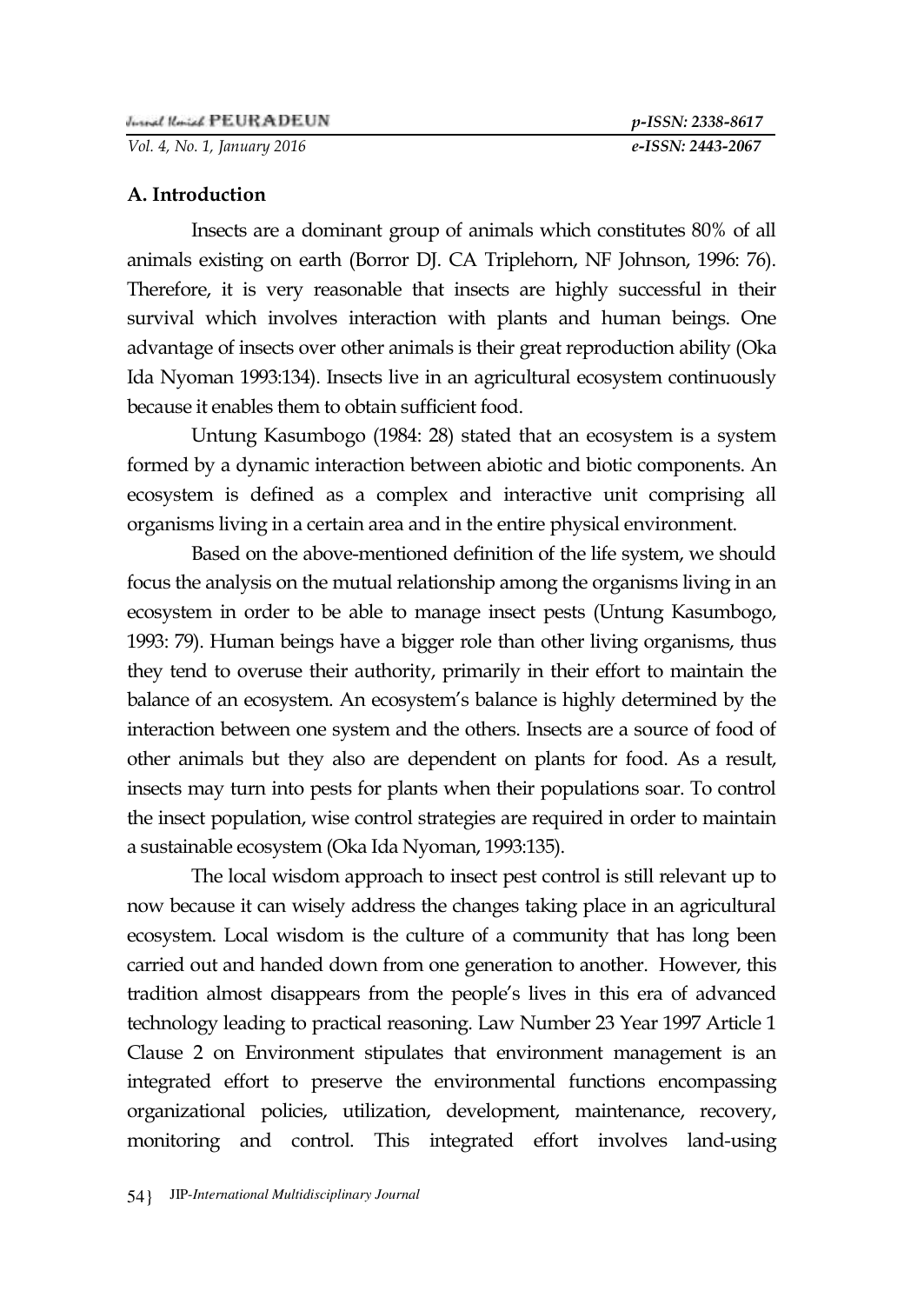communities so that they can improve their farming within and for their own land. The communities have a strong tie with environmental conservation as a place of interaction for them and other biological and non-biological living organisms (Soerjani, 1996: 32-33 cited in Abubakar, 2011: 10).

The use of biopesticides, especially plant-based pesticides, is part of the local wisdom of the Indonesian people that has been handed down from one generation to another (Soekadar, 1998: 99). The use of plant-based pesticides has drawn a significant attention along with the emergence of the negative impacts of chemical pesticides on the human health and environment. In addition to the use of plant-based biopesticides, other alternative insect pest controls should also be developed such as the use of light traps, pheromone traps, insect sterilization techniques, as well as physical control by using colored paper.

Alternative pest control using paper is an effort to naturally attract insects to certain colors because each insect species has a capacity to adapt to different colors. This adaptation is possible due to a couple of reasons. The first reason is the navigation effect when insects are flying and the second is their capacity to adapt to their environment in order to avoid disturbances from their enemies such as predators and birds. There are several control mechanisms in agriculture such as physical control, mechanical control, eradication, and use of attractants. These types of control are acceptable because they cause no harm to the environment and health.

Biological control is one of the pest control alternatives that are considered safe to the environment and health. It has long been part of the community's local wisdom compared to the more recent control mechanisms using chemical insecticides. The latter has proven to be hugely problematic to the environment and health. Organic agriculture is the right move to foster the local wisdom of the Indonesian people.

Local wisdom is born from the awareness of human beings of their roles and functions in the environment as managers, users, and observers. The environment consists of two primary elements i.e. biological and nonbiological. Biological elements include all living bodies such as human beings, animals, plants, and microorganisms (bacteria), whereas nonbiological elements consist of air, earth, and water which complement other environmental components and form interdependence.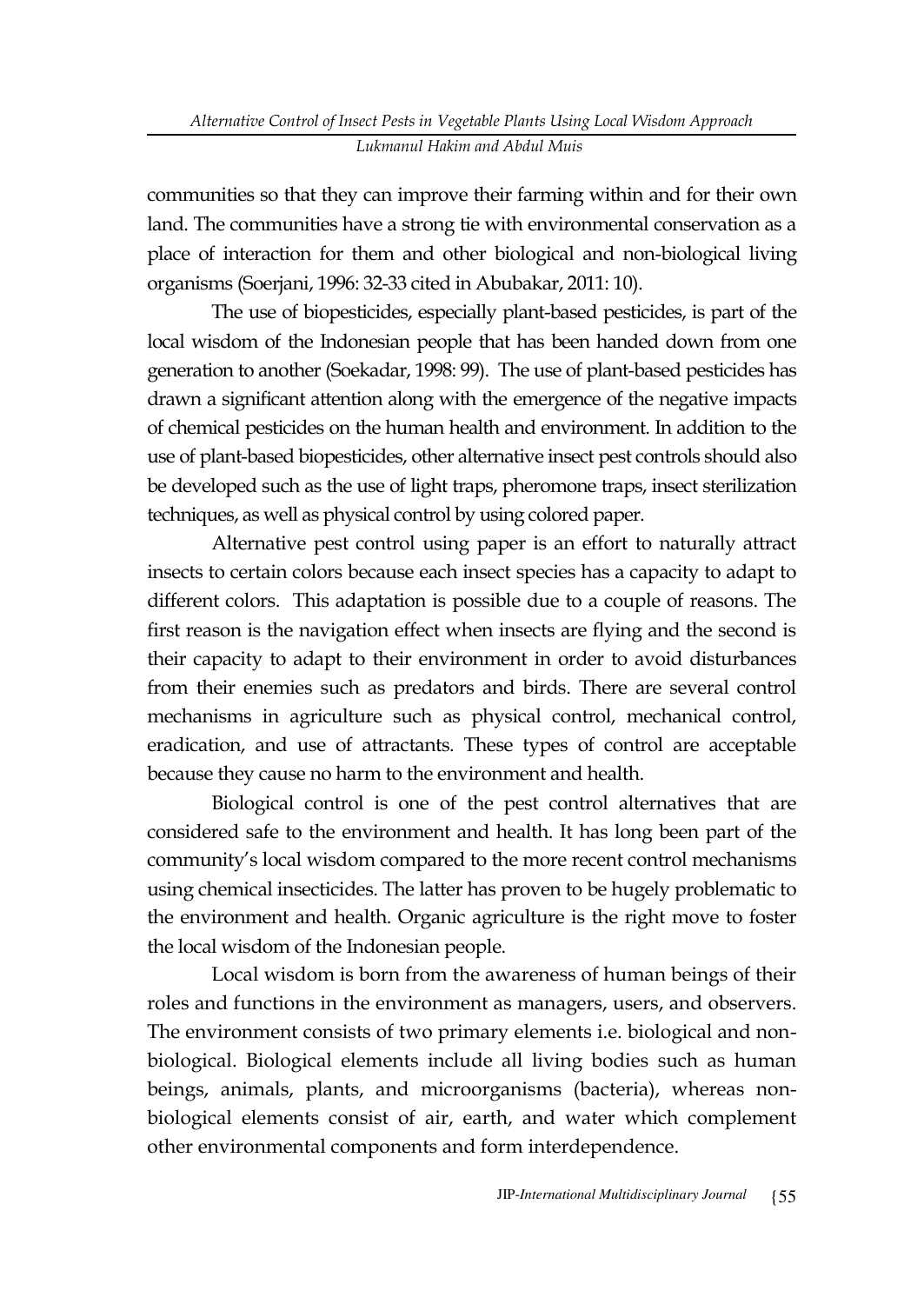| Justed Rosed PEURADEUN      | p-ISSN: 2338-8617 |
|-----------------------------|-------------------|
| Vol. 4, No. 1, January 2016 | e-ISSN: 2443-2067 |

The first objective of this research was to determine the community's involvement in the employment of the local wisdom of controlling insect pests in vegetable plants. The second objective was to determine the effect of using paper as a mechanical trap for the insect pests.

### **B. Method**

This research employed a descriptive qualitative approach and experiment method by providing treatment using non-chemical pesticides. The qualitative method was used to collect the primary and secondary data through interviews and observation. Interviews with vegetable farmers were conducted to obtain the primary data, whereas observation of the farmers was conducted to obtain more accurate data. An experiment was performed by testing the use of paper of different colors as an alternative measure to control the insect pests in vegetable plants.

### **C. Research Finding**

### **1. Insect pest control based on local wisdom.**

Based on the result of the interviews with the vegetable farmers in Lembah Seulawah, 10 out of 30 respondents answered that they have used plant-based materials as insecticides to control insect pests in vegetable plants. The plant-based materials frequently used are garlic (*Alllium sativum*), castor bean seeds (*Riccinus communis*), aromatic plants such lemongrass and clove, as well as thorny amaranth which is a wild plant growing in berween the main crop.

Based on the local wisdom, prior to seeding and planting, it is customary for the community to examine daily weather conditions as well as the overall climate. Indonesia has two seasons; rainy and dry seasons. It is customary for people to start planting at the end of the dry season and the beginning of the rainy season between August and September The condition of the seasons will greatly affect the growth of both the plants and insect pests. In terms of insects' behavior, the reproduction of insects takes place in April, May and June. It is during the transition period from the dry to the rainy season that the population explosion of insect pests will occur. The community has been using their knowledge of the seasons as a guide to their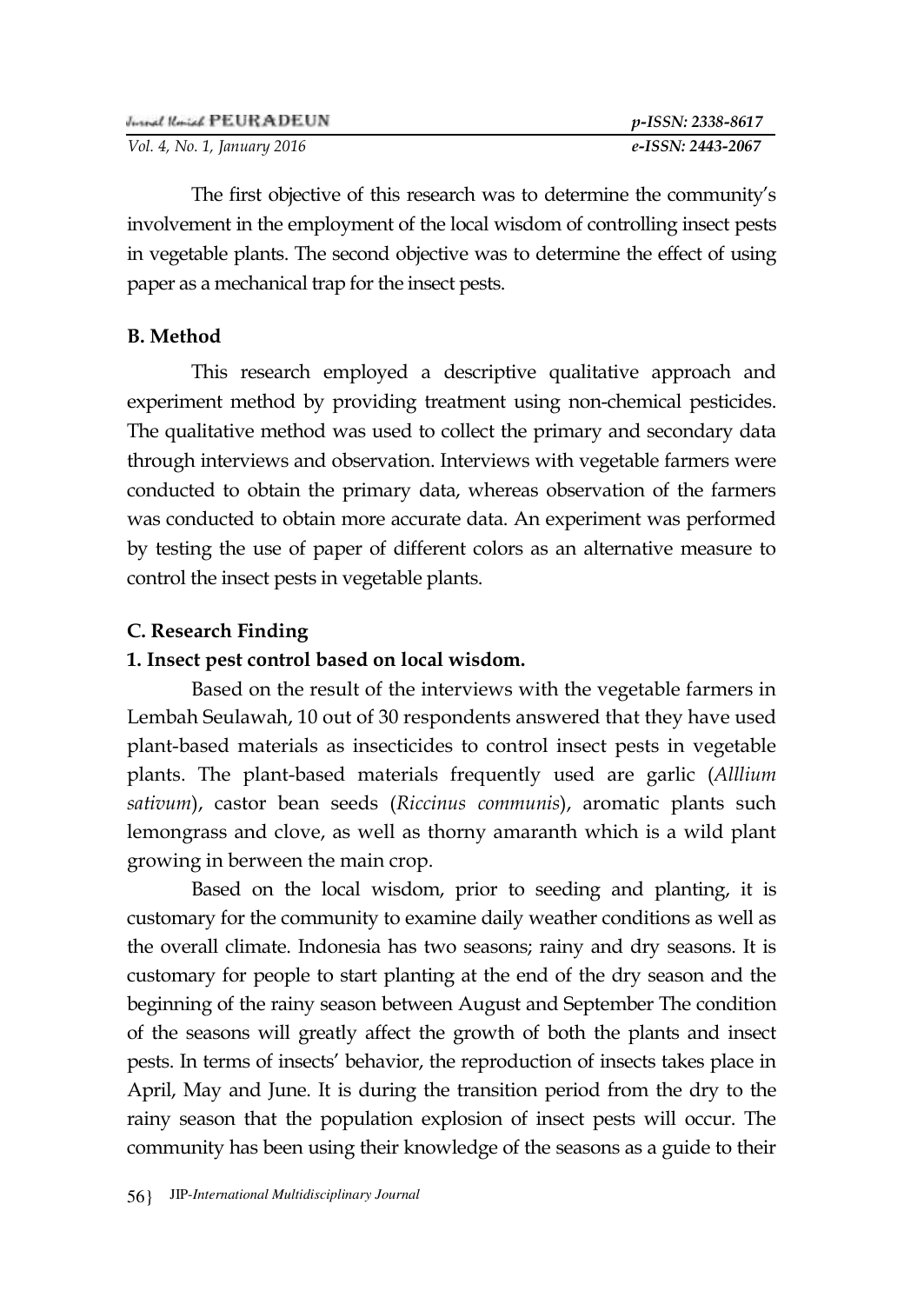agricultural activities. The above-mentioned data and facts show that the Lembah Seulawah community has been practicing appropriate timing in their vegetable cultivation with the guide of their local wisdom.

In addition to referring to the seasons, the community of Lembah Seulawah has been using plant-based materials such as leaves, fruits, stems, and roots which can potentially produce botanical insecticides. Some plants contain insecticides in their leaves such as areca palm, torch ginger, jathropa, and soursop, while others in their fruits such as areca nuts, jathropa seeds, white leadtree seeds, soursop seeds, and mahogany seeds. Other plant-based insecticides are derived from the stems such as torch ginger shoots, castor bean stalks, barks of neem plants *(bak Beuem in Acehnese)*. Plant-based control is also part of the local wisdom in Aceh Province.

According to *Entomology,* mature insects are more commonly found during the dry season because the female insects do not produce many eggs during this time of the year. In the rainy season, the number of eggs produced is far greater (Borror DJ, CA Triplehorn, and NF Johnson, 1996: 106).

In relation to the above-mentioned phenomenon, the people of Lembah Seulawah have been benefitted from the period in-between the two seasons to cultivate vegetables. Their local wisdom has also allowed them to use various plants as botanical insecticides to protect their crops from insect pests.

Field observation revealed that there was quite a number of wild plants that grow among the vegetable plants such as thorny amaranth. The thorny amaranth is a very effective trap for a root *nematode* (*Meleydigin sp*). The local community has been using this plant as a biological trap in order to minimize the damage caused by the *nematode* to plants such as papaya and tomato. Nematodes are tiny animals in the form of microscopic worms. According to Asikin and Thamrin (2005: 336), a type of wild plants called *Eleocharis dulcis* is a favorite place for stem borers to lay eggs and make their nests. Thus, this plant can be appropriately used as a natural trap.

### **2. Experiment of alternative control of insect pests in vegetable plants.**

The experiment in which three types of colored paper were tested indicated that on average, the largest population was found in the yellow paper (15 insects). The green paper followed with an average of 12 insects,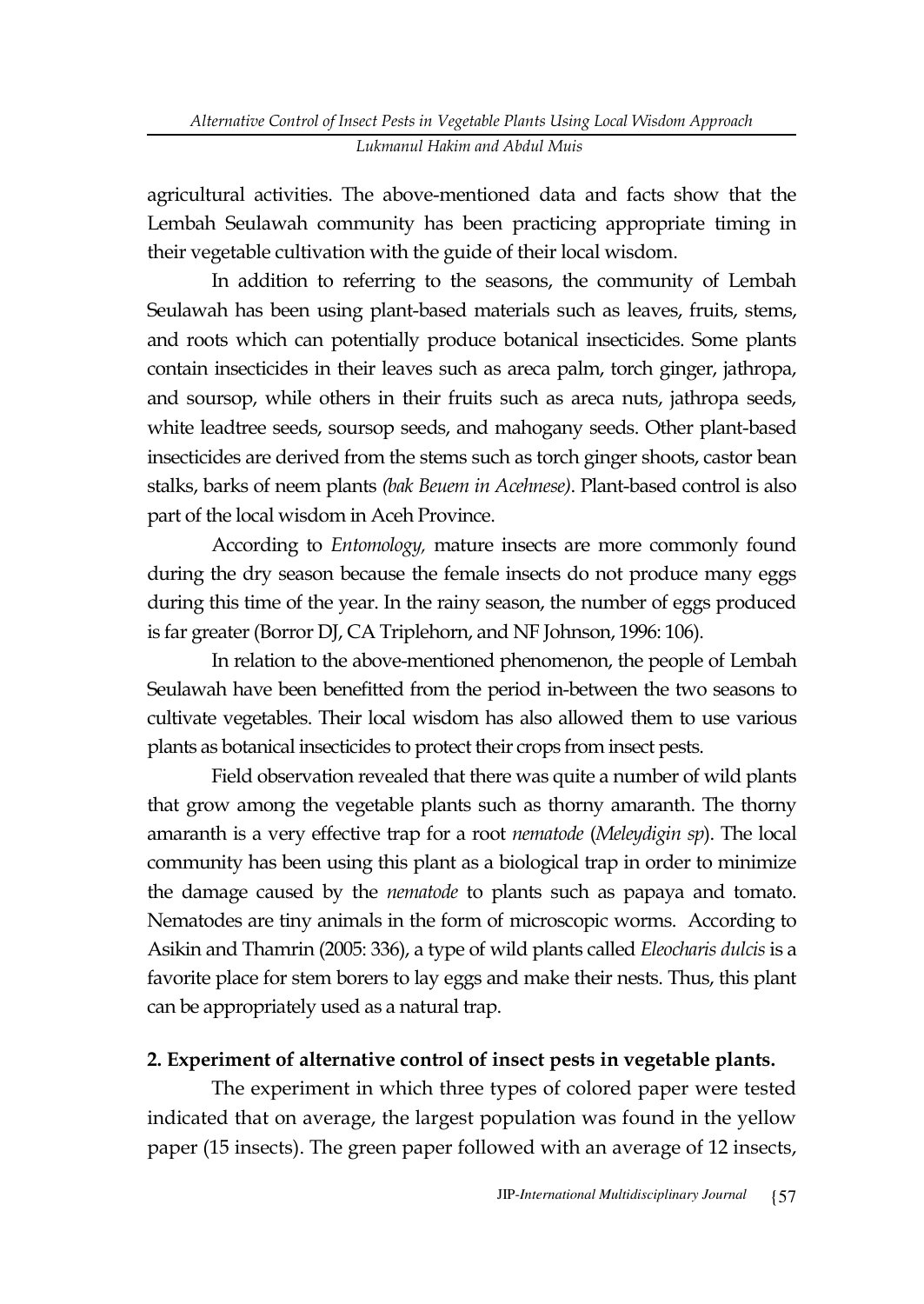

whereas the red paper 11 insects. The result of the field observation conducted from March to May 2015 is presented on the following graph:

*Figure 1. Average number of insects caught in paper traps* 

#### **D. Discussion**

The procedure for utilizing plant-based materials as part of the local wisdom of the Lembah Seulawah community is as follows: garlic is minced and mixed with water, then sprayed on the plants' organs. Based on the research of Asikin and Thamrin (2005: 15), 100 grams of garlic (*Allium sativum* L.) is mashed and mixed with 0.5 liter of water and then the mixture was put aside to form a sediment. The remaining water on the top layer was used to spray the plants. *Allium sativum* Linneus is a highly effective insecticide for a corn cob borer (*Helicoverpa armigera*). It is applied by spraying the corn cobs.

The vegetable farmers have been using the seeds of castor bean plants which have been dried and finely ground. The powder is then boiled and diluted with water before it is sprayed on the vegetable plants. Kalsum (2013:121) stated that 0.5 kilogram of castor bean seeds (*Ricinus cummunis*) is finely ground and boiled with 2 liters of water for 10-15 minutes. This mixture is then diluted with 4 liters of water and sprayed on the surface of the plants' leaves. *R. communis* has proven to effectively control the pest *Cylas formicarius* in sweet potato plants.

Besides the above-mentioned plant-based materials, lemongrass which is usually used as a natural flavor enhancer, apparently contains the chemical substance *methyl eugenol* (C<sub>12</sub>H<sub>24</sub>O<sub>2</sub>) and is highly effective for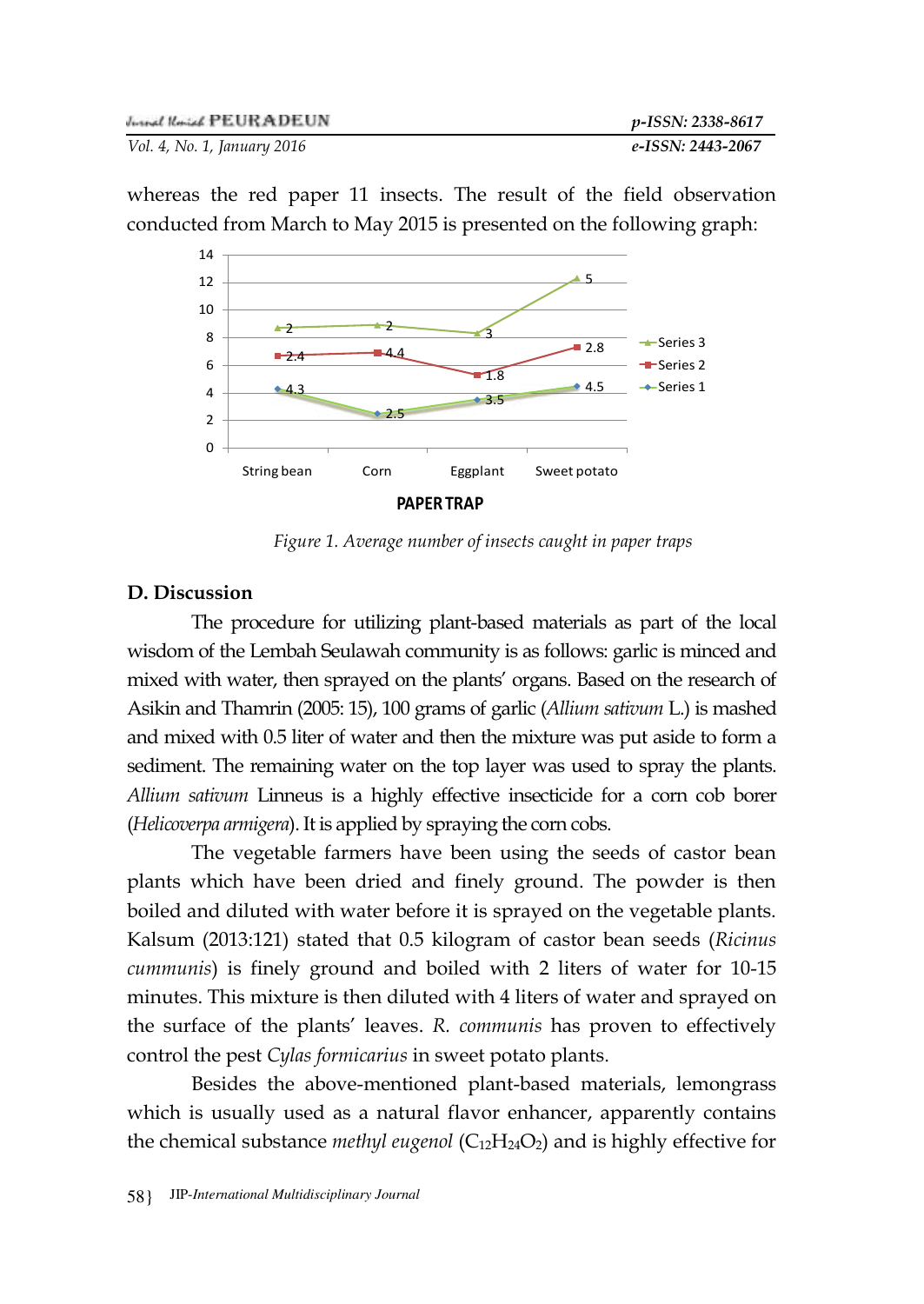controlling fruit flies (*Bachtrocera dorsalis*) in vegetable and fruit plants. *Methyl eugenol* is an attractant in nature, thus fruit flies will be trapped in the substance (Soekadar W., 1998: 97). The result of its application by the farmers proved the effectiveness of lemongrass in controlling the fruit flies attacking red chili and tomato plants.

Another trap plant called *Eleocharis dulcis* also attracts stem-boring insects to lay their eggs, thus can be used to minimize the damage to the cultivated vegetation. A study by Asikin and Thamrin (2005: 335) revealed that stem-boring insects can lay up to 6459 eggs in every hectare of the tested botanical traps. Besides the plant-based materials, mechanical traps can also be utilized by using paper of different colors such as red, yellow, and green. Adhesive material was then added on the surface.

# **1. Red colored paper**

The field observation showed that the following insects were attracted to the red traps: *Agromiza fasieoli* (Diptera: Agromizidae), *Crosidolomia binotalis* (Lepidoptera), green planthopper *Nepotetix apicalis* (Hemiptera). The observation was performed to corn, string bean, eggplant, and sweet potato plants. The mechanical traps were only effective with mature insect pests. Some insect pests found in large number in corn plants were stem borers, cob borers, and leaf eaters. This pest is called *Helocoverpa armigera* from the domain of *Lepidoptera.* Aphids (*Aphis sp*.) and grasshopper *Locusta sp*. were also found (Kalsum, 2013: 121).

During the research, a number of predator insects which functioned as a biological control were also found in corn plants such as ladybugs (*Coccinelidae*), *Coccopet* beetles which are the natural enemy of a corn stem borer *Ostrinia furnacalis*. The corn plants in Lembah Seulawah were organically cultivated without any chemical pesticides. By having predators such as *Coccinelidae*, *Cocopet*, predator grasshoppers such as *Mantis* and *Acrididae* as a biological controller, the level of damage to corn stems and cobs is relatively low.

## **2. Yellow colored paper**

Insects trapped in the yellow paper traps were: *Spodoptera litura* (*Lepidoptera*), crickets (*Orthroptera: Acrididae*), green planthoppers (*Homoptera*),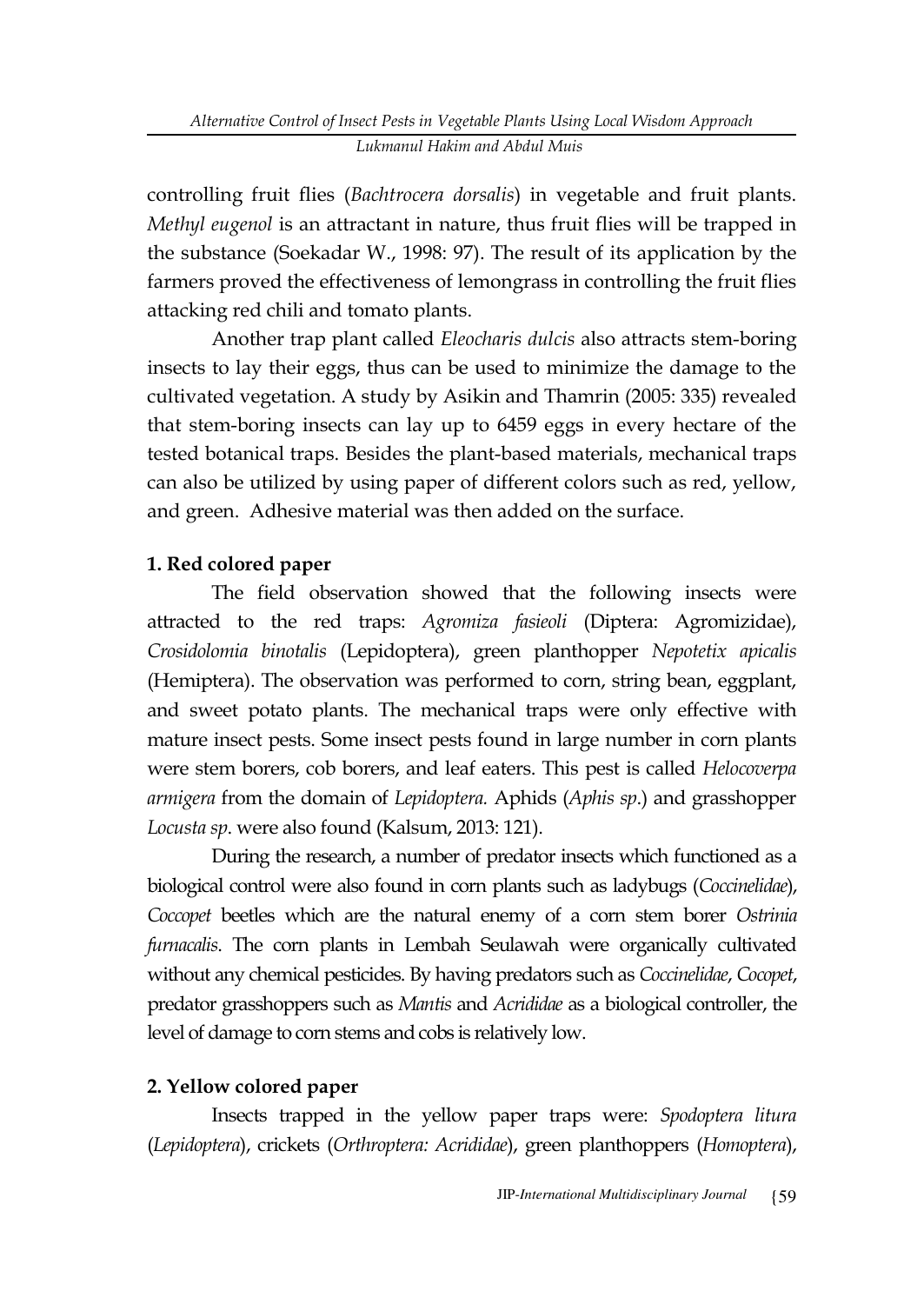*Vol. 4, No. 1, January 2016 e-ISSN: 2443-2067*

*Agromiza faseoli* (*Diptera: Agromyzidae*), and predator insects (*Hymenoptera)*. Based on the study by Amir and Untung (2013: 225), out of the three colors tested (white, blue, and yellow), the color that trapped the most insects was yellow. This is because yellow is the color of pollen on which the distant vision of insects is focused. Navigation might also affect the insects' preference of yellow paper (Nurdin, Syahril, Nusyirwan, and Yulimasni, 1999: 153)

Ari Utami, Wijaya, and Yana (2014: 253) added that out of the two colors tested namely red and white, the white colored net trapped more *aphis* insects. Meanwhile, the red net trapped a very small number of insects. This is closely related to the wavelength of the two colors. Red color's wavelength ranges from 625 to 40 *µm*, which is bigger than white color whose wavelength ranges between 300-400 *µm*. The results of this study showed that insects prefer white color to red.

### **3. Green colored paper**

The insects attracted to the color green include predators (*Odonata*) and *Collembola*, green planthoppers, predators (*Orthroptera*), and moths. Based on the observation data, there were 12 types of insects found in the green colored paper traps. The insects' interest in green color is due to the color of plants in general as well as the need to protect themselves from their enemies. Basically, insects chose colors that resemble their own colors for protection purposes when attacked by predator enemies.

Based on the result of his research, Sunarno (2011: 131) stated that green was the color generally picked by most insects compared to transparent colors and yellow. Insects are attracted to green because it naturally resembles the color of plants' leaves and stems.

A number of research results on colors revealed that each color has its own *spectrum* or a distinct wavelength. Sugito, dkk. (2005: 40) added that when the wavelength of a fluorencent lamp was measured, it was discovered that the color of blue had the *spectrum* 4,20 µm, green 4,80 µm, red 6,60 µm. Based on the wavelength measurement, it was discovered that the color of purple has a wavelength of 380-450 µm, blue 450-490 µm, green 490-560 µm, yellow 560-590 µm, orange 590-630 µm, and red 630-760 µm.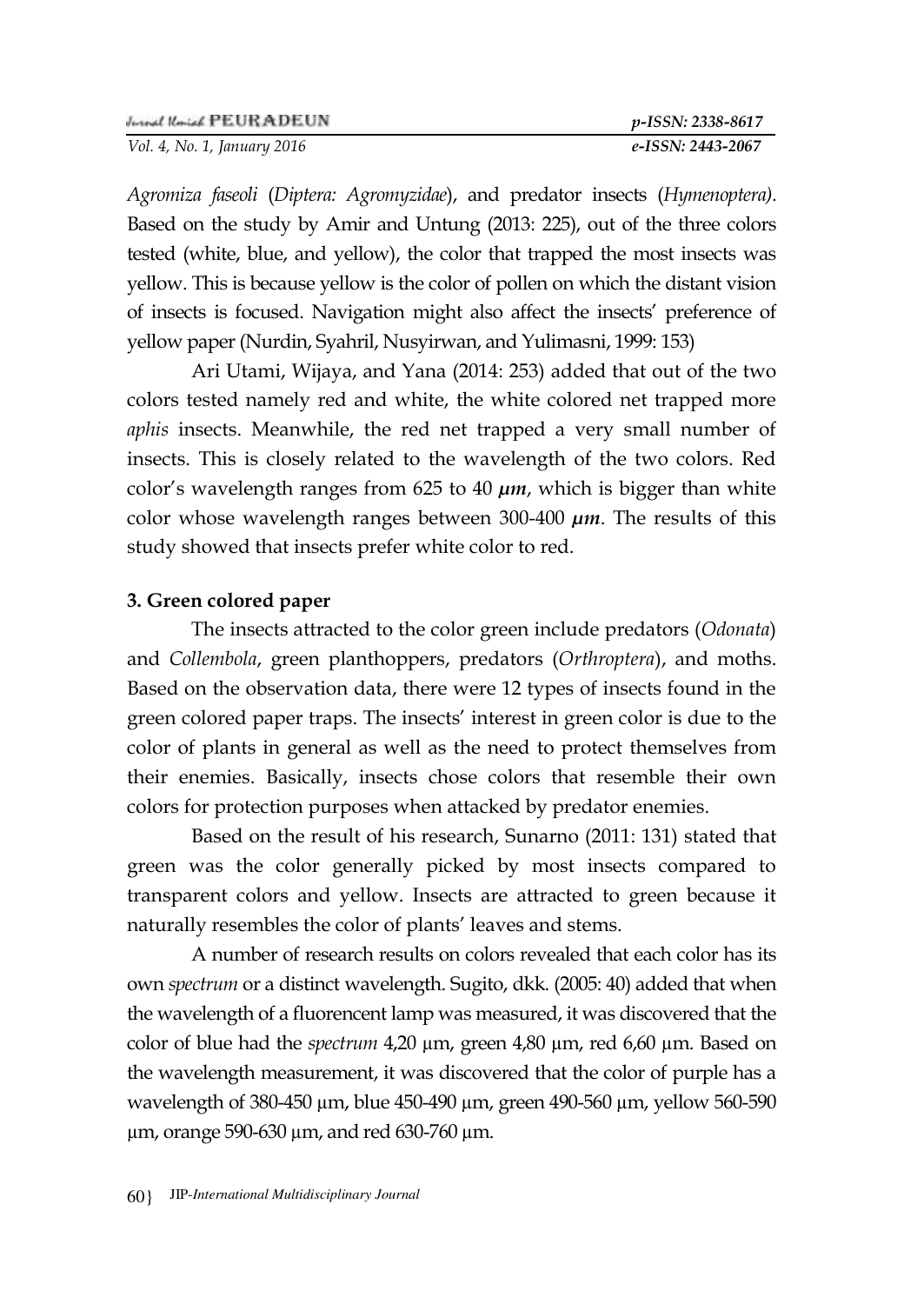The insects' interest in colors is caused by the intensity of light that the colors have that will have impacts on insects' behavior. The light has some attractiveness that can affect insects' behavior, hence the intensity will result in attractiveness (Alim and Harry, 2009: 23). The interest of insects in lights is an instinct that insects have in order to find shelter, eating spots, and inter-species meeting points.

Color is a process; when a light hits an object, the color will reflect the light from that object. *Spectrum* is part of a visible e*lectromagnetic* wave. The wavelength of the colors visible to the human eye ranges from 400 to 700 nanometers (µm) and is often referred to as *visible light*.

The life of insects is determined by two factors: biotic and abiotic. The biotic factors consist of procreation ability, fertility, sex ratio, and survival ability. The abiotic factors are wind, air, water, and response to colors and light. Colors and light affect the behavior of insects. For example, the yellow color is associated with the color of pollen or blooming flower petals. Insects such as *aphid*, mites, and fruit flies are drawn to yellow color more than other insects. It has been observed that when the population of insects being trapped in a color reaches 40-60 individuals, the population of insects in that particular area is very large. When the trapped population consists of 10-30 individuals, the population is presumably smaller. When a considerable population is found in some vegetation, some controlling measures are called for. Based on the observation data, the population density in the research location is around 12- 15 individuals, thus no controlling actions are needed. It is believed that in this condition, the nature of the studied area is in balance. It is proven by the existence of insects' natural enemies such as *predator*s and *parasitoids.* 

Insects are naturally drawn to the light at all times. For example, at nighttime, when there is a large population of insects nearby some electrical lights, the insects will move towards the household lights. Take alates as an example. These are actually female termites migrating due to the mating season.

For the *nocturnal* type of insects such as mosquitos, moths, and blackbugs, light is an effective guide to finding the flying targets. In addition to electrical lights, the light of a full moon poses an attraction to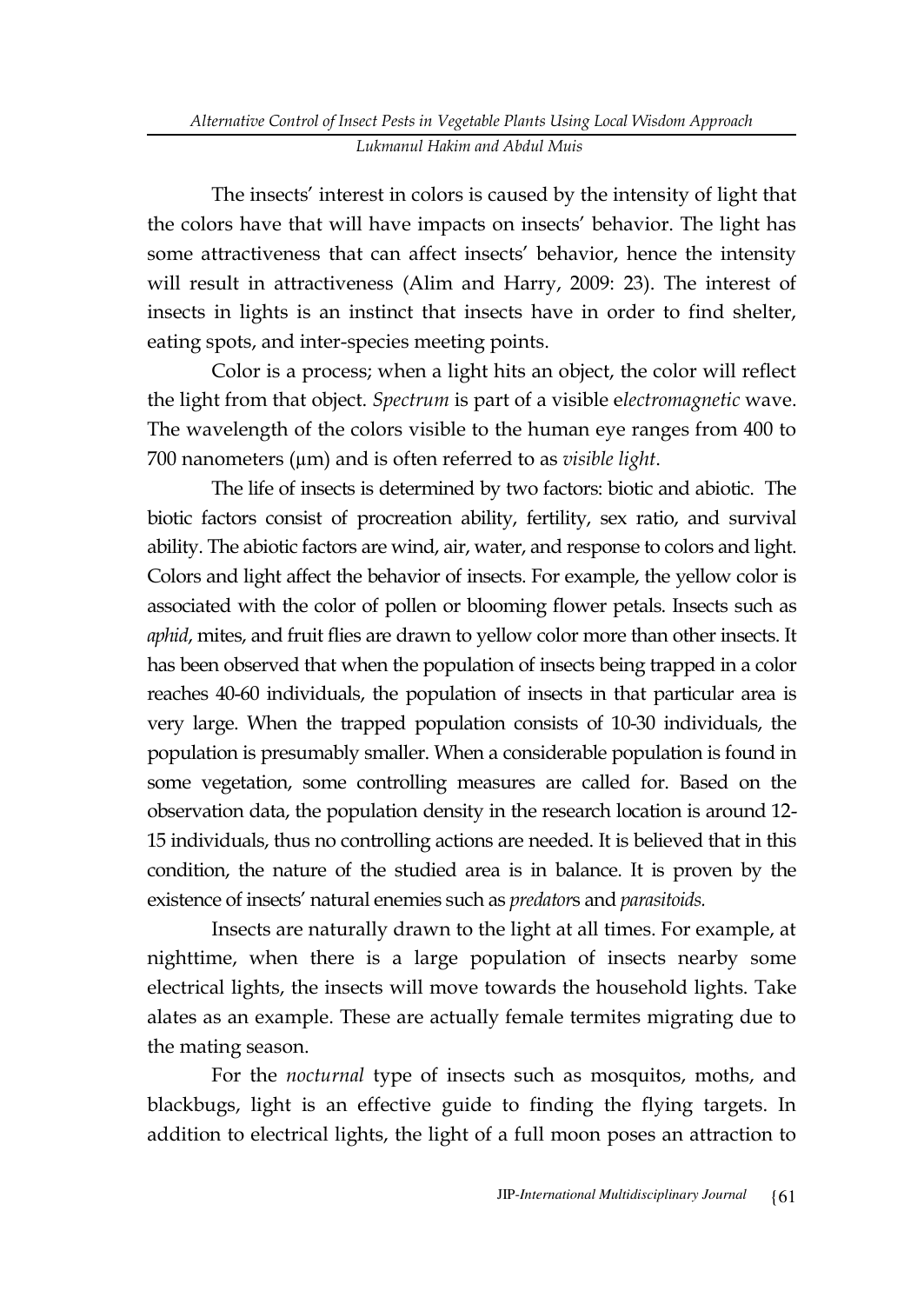| Jurnal Korial PEURADEUN     | p-ISSN: 2338-8617 |
|-----------------------------|-------------------|
| Vol. 4, No. 1, January 2016 | e-ISSN: 2443-2067 |

the nocturnal insects during the mating period. If the mating period takes place during a full moon between  $12<sup>th</sup>$  and  $15<sup>th</sup>$  day, the increase in population is estimated to occur between 17th and 20th lunar day. In short, light releases mating signal to nocturnal insects.

In addition to the factor of light, the appeal of insects is also determined by the *pheromone* stimulus. A pheromone is a chemical stimulus produced by female insects to attract the male. Pheromones can be extracted from essentialoil-producing plants such as lemongrass*,* clove and patchouli. One of the pheromones that can be processed from plants is *methyl eugenol*, an easily vaporizable substance with captivating smell. It is an artificial *pheromone* that allures insects. Eugenol-producing botanical substances are called *attractants*  because they can attract insects, thus they can also be used as an insect trap.

### **E. Conclusion**

Based on the results of the research on the alternative control of insect pests in vegetable plants using the local wisdom approach as well as the use of paper as a mechanical trap in Lembah Seulawah Sub-district, Aceh Besar, the writer concluded the following:

- 1) The community of farmers in Lembah Seulawah Sub-district is still holding on to the local wisdom. The farmers are maintaining the use of plant-based pesticides to control insect pests in vegetable plants.
- 2) Plant-based insecticides do no leave residues harmful to the consumers' health.
- 3) Plant-based insecticides may be recommended as environmentally friendly insecticides to support organic farming in Indonesia.
- 4) Three types of paper which were experimented on i.e. red, yellow, and green were proven effective to serve as a mechanical trap for vegetable insect pests.

### **Bibliography**

Alim, E.S., Harry, R. (2009). *Piranti Perangkap Serangga Hama Dengan Intensitas Cahaya*. Laporan Hasil Penelitian Tahun I Hibah Bersaing. Jakarta. UHAMKA.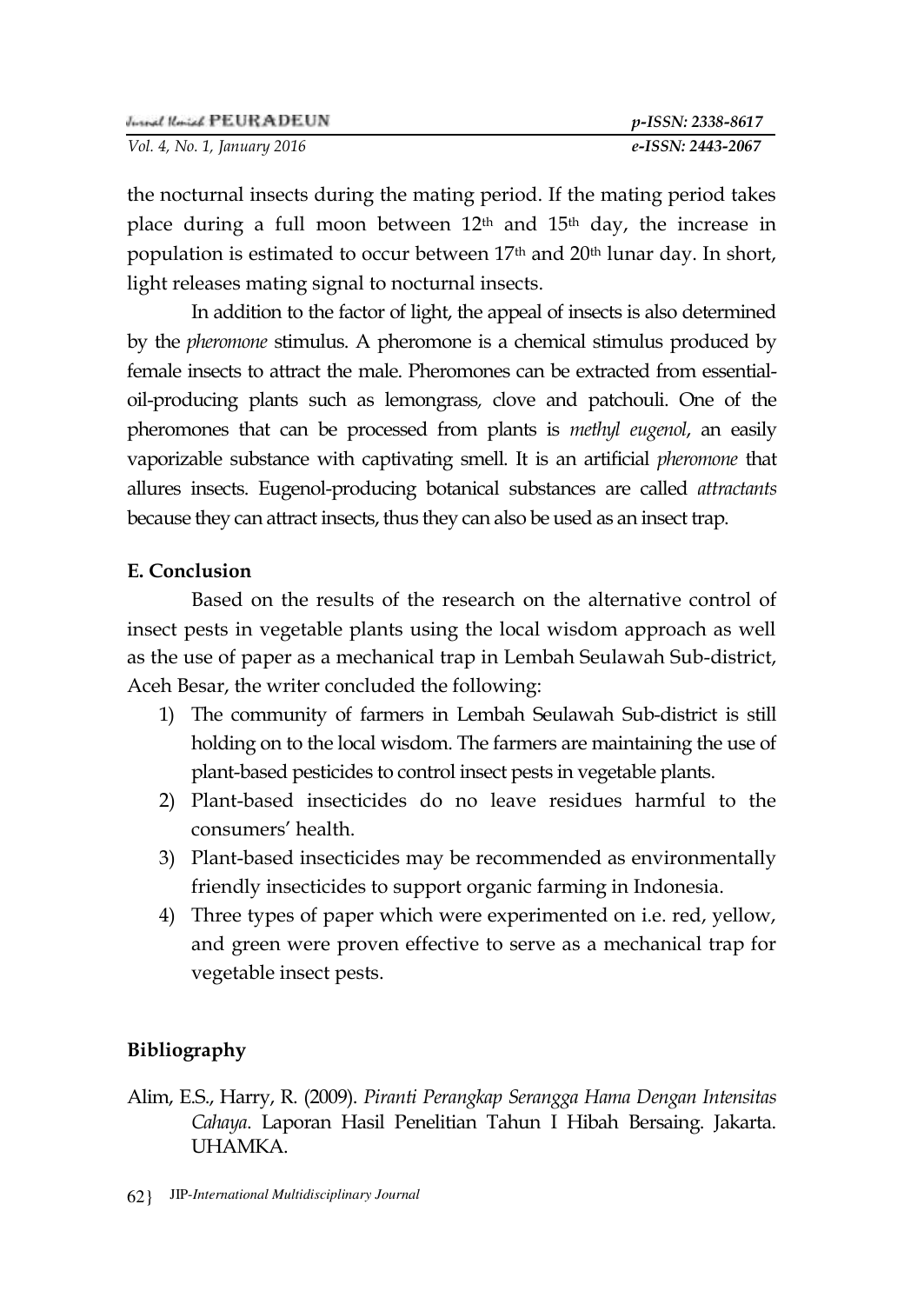- Amir, A.M., Untung S.B. (2013). Preferensi perankap warna Thrip dan Serangga lain pada tanaman Rosella (Habiscus sabdariffa Var.) Balai Penelitian Tanaman Pemanis dan Serat. *Jurnal Ilmiah Green Technology*. 2(3): 224-227. Malang.
- Ari Utami, N.A.T., TN. Wijaya, I.D., N. Nyana. (2014). Pengaruh Penggunaan Jaring Berwarna Terhadap Kelimpahan Serangga Aphis gossypii Pada Tanaman Cabe Rawet. *E-jurnal Agroteknologi Tropika.* 3 (4): 251-257. Bali. Udayana.
- Asikin dan Thamrin. (2005). Keanekaragaman Tumbuhan dan Serangga Dalam Mendukung Budidaya Tanaman Sayuran dan Padi di Lahan Pasang Surut. *Prosiding Simposium Revitalisasi Penerapan Pengendalian Hama Terpadu Dalam Praktek Pertanian Berkelanjutan.* Bogor.
- Borror DJ, CA Triplehorn, NF Johnson. (1996). *Pengenalan Pelajaran Serangga*. Yogyakarta. Gajah Mada University Press.
- Kalsum, U. (2013). Pengamatan serangan hama tanaman jagung (Zea mays L.) di Desa Banyu Urip Kecamatan Tanjung Lago Kabupaten Banyuasin. *Jurnal Ilmiah Agr.* IBA. 1 (2): 120-126. Palembang.
- Nurdin, Syahril, Nusyirwan, dan Yulimasni. (1999). Uji Efektifitas Perangkap Kuning Untuk Mengendalikan Hama Lalat Korok Daun (Liriomiza) Pada Tanaman Kentang. *Proseding Seminar Nasional.* Perhimpunan Entomologi Indonesia. Bogor.
- Oka, Ida Nyoman. (1993). *Pertanian Berkelanjutan: Penerapan Konsep Pengendalian Hama Terpadu*. Institut Pertanian Bogor.
- *Peraturan Menteri Pertanian Republik Indoesia* Nomor: 64/Permentan/OT.140/ 5/2013.
- Soekadar W. (1998). Percobaan Pendahuluan Pengaruh Minyak Mimba dan Ekstrak Biji Srikaya Terhadap Mortalitas Helopestis Sp (Heteroptera: Miridae). *Jurnal Perlindungan Tanaman Indonesia*. 4 (2) 97-99. Jurusan Hama dan Penyakit, Yogyakarta. Universitas Gadjah Mada.
- Soemarwoto, O. (2004). *Ekologi Lingkungan Hidup dan Pembangunan*. Jakarta. Djabatan.
- Soerjani, M. (1996). *Permasalahan Lingkungan Hidup dalam Tinjauan Filosofis Ekologis*. *dalam* Abubakar, *Konsep Implementasi Lembaga Adat Keujruen Blang Dengan PEMDA Dalam Meningkatkan Kesejahteraan Petani Sawah*. Laporan Hasil Penelitian Hibah Fundamental. Univeristas Serambi Mekkah Banda Aceh.